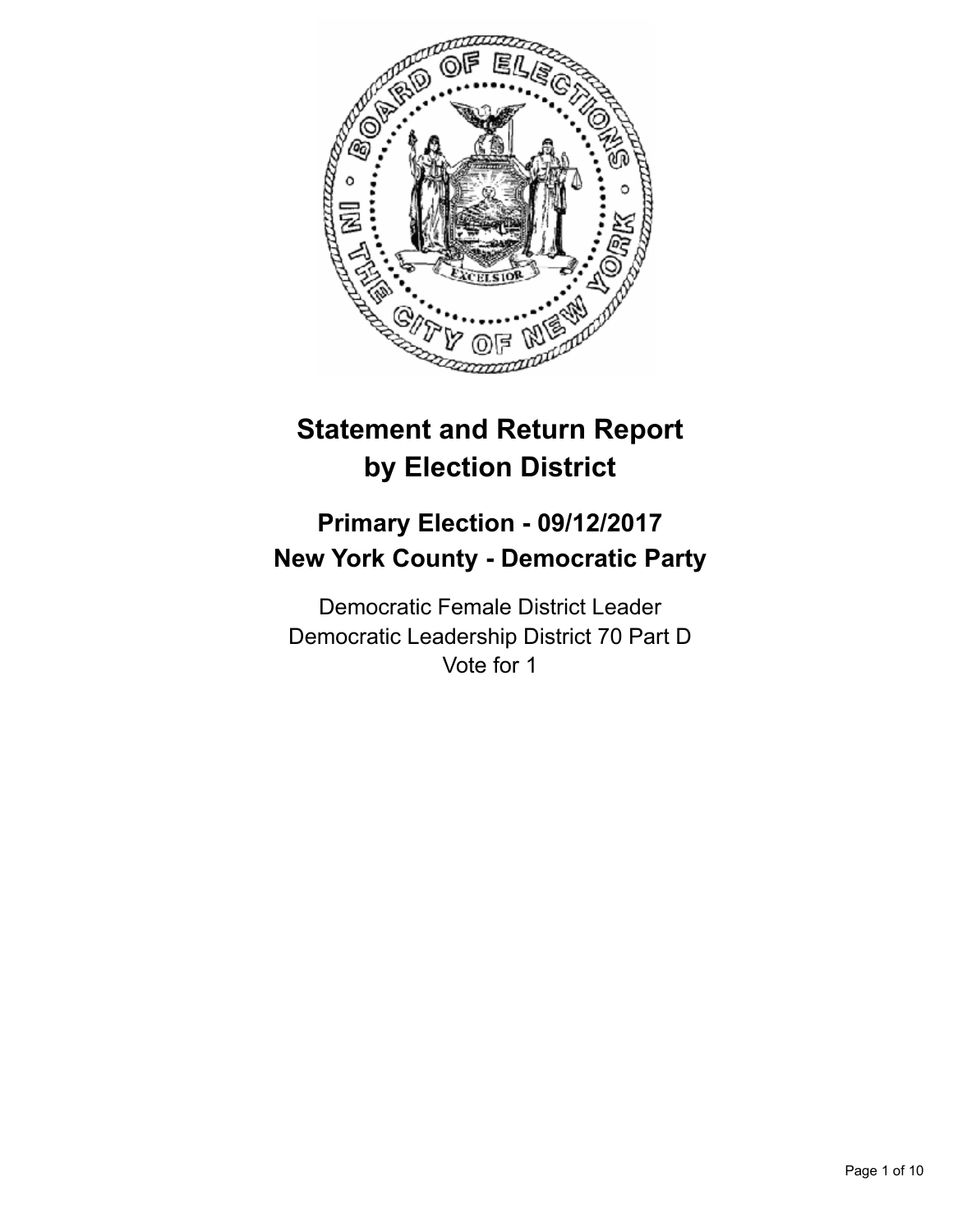

| PUBLIC COUNTER                                           | 5 |
|----------------------------------------------------------|---|
| <b>MANUALLY COUNTED EMERGENCY</b>                        | 0 |
| ABSENTEE / MILITARY                                      | 0 |
| AFFIDAVIT                                                | 0 |
| <b>Total Ballots</b>                                     | 5 |
| Less - Inapplicable Federal/Special Presidential Ballots | 0 |
| <b>Total Applicable Ballots</b>                          | 5 |
| <b>GRICEL ORTIZ-THOMPSON</b>                             |   |
| NORMA CAMPUSANO                                          | 0 |
| ALICIA BARKSDALE                                         | 0 |
|                                                          |   |
| <b>Total Votes</b>                                       |   |

#### **065/70**

| <b>PUBLIC COUNTER</b>                                    | 124 |
|----------------------------------------------------------|-----|
| MANUALLY COUNTED EMERGENCY                               | 0   |
| ABSENTEE / MILITARY                                      | 3   |
| AFFIDAVIT                                                | 0   |
| <b>Total Ballots</b>                                     | 127 |
| Less - Inapplicable Federal/Special Presidential Ballots | 0   |
| <b>Total Applicable Ballots</b>                          | 127 |
| <b>GRICEL ORTIZ-THOMPSON</b>                             | 21  |
| NORMA CAMPUSANO                                          | 21  |
| ALICIA BARKSDALE                                         | 32  |
| <b>Total Votes</b>                                       | 74  |
| Unrecorded                                               | 53  |

| <b>PUBLIC COUNTER</b>                                    | 48              |
|----------------------------------------------------------|-----------------|
| <b>MANUALLY COUNTED EMERGENCY</b>                        | 0               |
| ABSENTEE / MILITARY                                      | $\Omega$        |
| AFFIDAVIT                                                | 0               |
| <b>Total Ballots</b>                                     | 48              |
| Less - Inapplicable Federal/Special Presidential Ballots | 0               |
| <b>Total Applicable Ballots</b>                          | 48              |
| <b>GRICEL ORTIZ-THOMPSON</b>                             | 12 <sup>°</sup> |
| NORMA CAMPUSANO                                          | 11              |
| ALICIA BARKSDALE                                         | 12              |
| <b>Total Votes</b>                                       | 35              |
| Unrecorded                                               | 13              |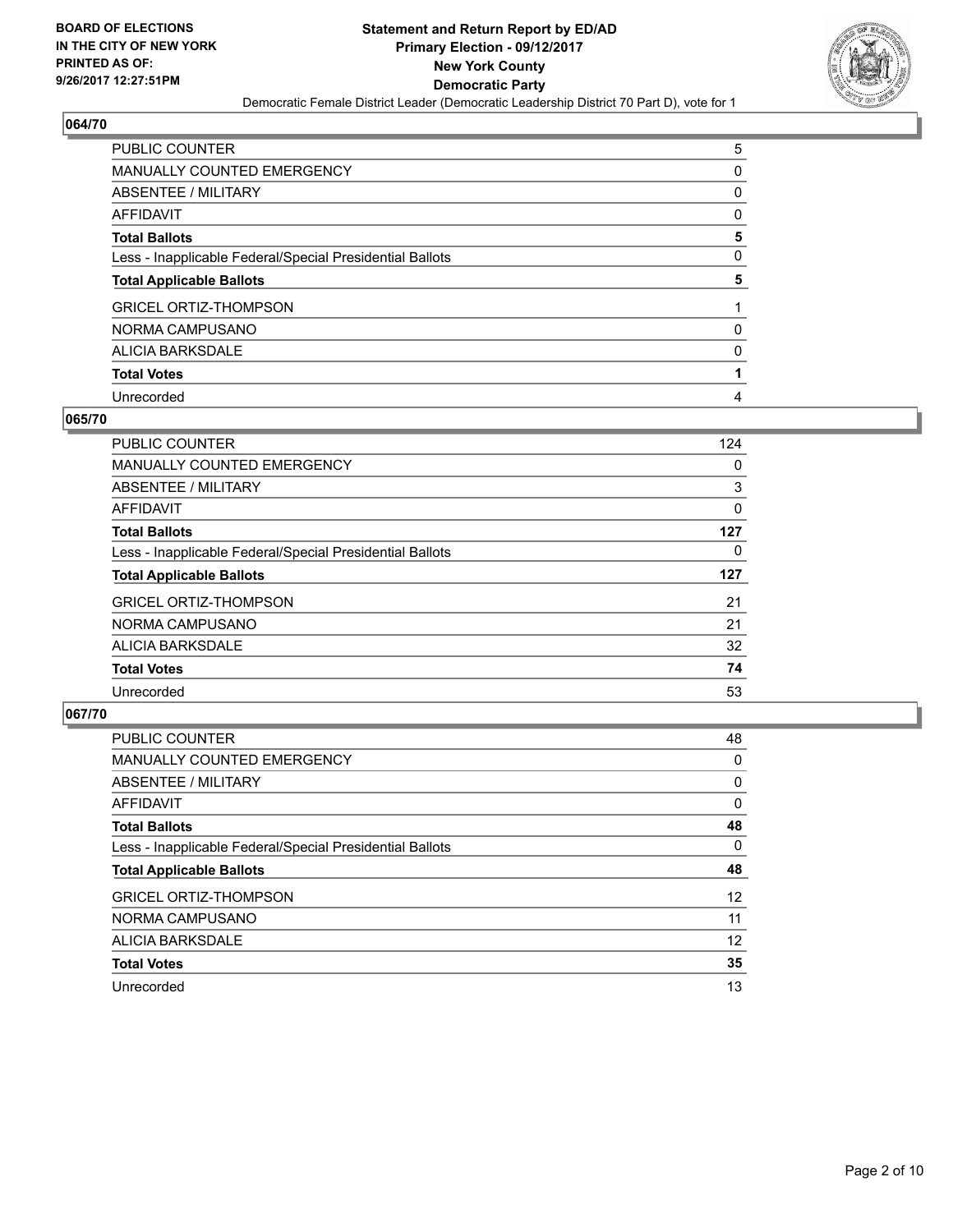

| <b>PUBLIC COUNTER</b>                                    | 99             |
|----------------------------------------------------------|----------------|
| MANUALLY COUNTED EMERGENCY                               | 0              |
| ABSENTEE / MILITARY                                      | 5              |
| AFFIDAVIT                                                | $\overline{2}$ |
| <b>Total Ballots</b>                                     | 106            |
| Less - Inapplicable Federal/Special Presidential Ballots | 0              |
|                                                          |                |
| <b>Total Applicable Ballots</b>                          | 106            |
| <b>GRICEL ORTIZ-THOMPSON</b>                             | 19             |
| NORMA CAMPUSANO                                          | 31             |
| ALICIA BARKSDALE                                         | 31             |
| <b>Total Votes</b>                                       | 81             |

#### **070/70**

| PUBLIC COUNTER                                           | 28 |
|----------------------------------------------------------|----|
| <b>MANUALLY COUNTED EMERGENCY</b>                        | 0  |
| ABSENTEE / MILITARY                                      | 0  |
| <b>AFFIDAVIT</b>                                         |    |
| <b>Total Ballots</b>                                     | 29 |
| Less - Inapplicable Federal/Special Presidential Ballots | 0  |
| <b>Total Applicable Ballots</b>                          | 29 |
| <b>GRICEL ORTIZ-THOMPSON</b>                             | 7  |
| NORMA CAMPUSANO                                          | 7  |
| ALICIA BARKSDALE                                         | 8  |
| <b>Total Votes</b>                                       | 22 |
| Unrecorded                                               |    |

| <b>PUBLIC COUNTER</b>                                    | 167 |
|----------------------------------------------------------|-----|
| MANUALLY COUNTED EMERGENCY                               | 0   |
| ABSENTEE / MILITARY                                      | 6   |
| AFFIDAVIT                                                | 6   |
| <b>Total Ballots</b>                                     | 179 |
| Less - Inapplicable Federal/Special Presidential Ballots | 0   |
| <b>Total Applicable Ballots</b>                          | 179 |
| <b>GRICEL ORTIZ-THOMPSON</b>                             | 36  |
| NORMA CAMPUSANO                                          | 55  |
| ALICIA BARKSDALE                                         | 76  |
| JEREMY ATIE (WRITE-IN)                                   |     |
| <b>Total Votes</b>                                       | 168 |
| Unrecorded                                               | 11  |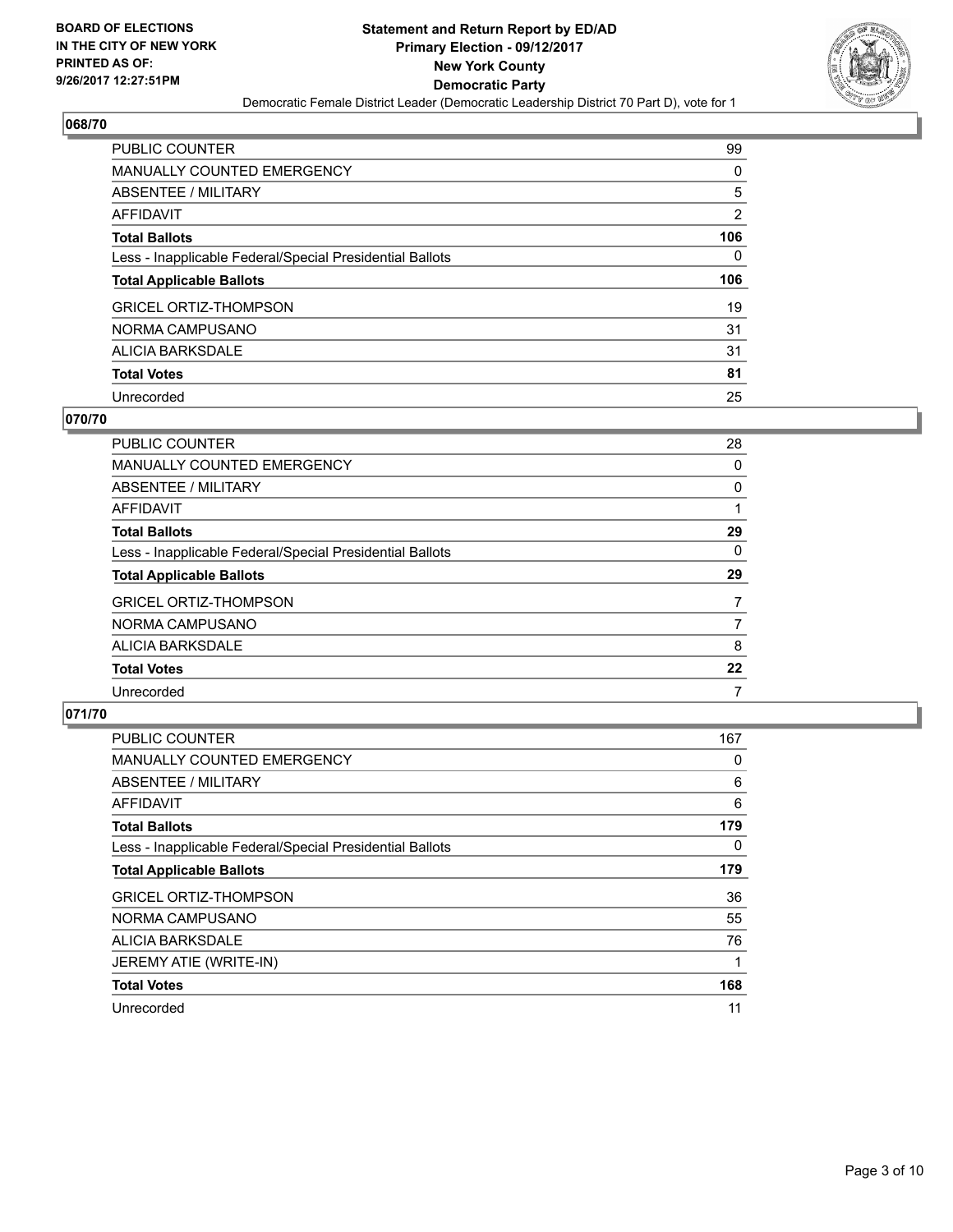

| <b>PUBLIC COUNTER</b>                                    | 187 |
|----------------------------------------------------------|-----|
| <b>MANUALLY COUNTED EMERGENCY</b>                        | 0   |
| ABSENTEE / MILITARY                                      | 3   |
| AFFIDAVIT                                                | 0   |
| <b>Total Ballots</b>                                     | 190 |
| Less - Inapplicable Federal/Special Presidential Ballots | 0   |
|                                                          |     |
| <b>Total Applicable Ballots</b>                          | 190 |
| <b>GRICEL ORTIZ-THOMPSON</b>                             | 37  |
| NORMA CAMPUSANO                                          | 58  |
| ALICIA BARKSDALE                                         | 85  |
| <b>Total Votes</b>                                       | 180 |

### **073/70**

| <b>PUBLIC COUNTER</b>                                    | 107   |
|----------------------------------------------------------|-------|
| <b>MANUALLY COUNTED EMERGENCY</b>                        | 0     |
| ABSENTEE / MILITARY                                      | 5     |
| AFFIDAVIT                                                | 0     |
| <b>Total Ballots</b>                                     | $112$ |
| Less - Inapplicable Federal/Special Presidential Ballots | 0     |
| <b>Total Applicable Ballots</b>                          | $112$ |
| <b>GRICEL ORTIZ-THOMPSON</b>                             | 21    |
| NORMA CAMPUSANO                                          | 16    |
| ALICIA BARKSDALE                                         | 44    |
| <b>Total Votes</b>                                       | 81    |
| Unrecorded                                               | 31    |

| <b>PUBLIC COUNTER</b>                                    | 131 |
|----------------------------------------------------------|-----|
| MANUALLY COUNTED EMERGENCY                               | 0   |
| ABSENTEE / MILITARY                                      | 12  |
| <b>AFFIDAVIT</b>                                         | 0   |
| <b>Total Ballots</b>                                     | 143 |
| Less - Inapplicable Federal/Special Presidential Ballots | 0   |
| <b>Total Applicable Ballots</b>                          | 143 |
| <b>GRICEL ORTIZ-THOMPSON</b>                             | 29  |
| NORMA CAMPUSANO                                          | 17  |
| <b>ALICIA BARKSDALE</b>                                  | 58  |
| WAYMOND SCULLARK (WRITE-IN)                              | 1   |
| <b>Total Votes</b>                                       | 105 |
| Unrecorded                                               | 38  |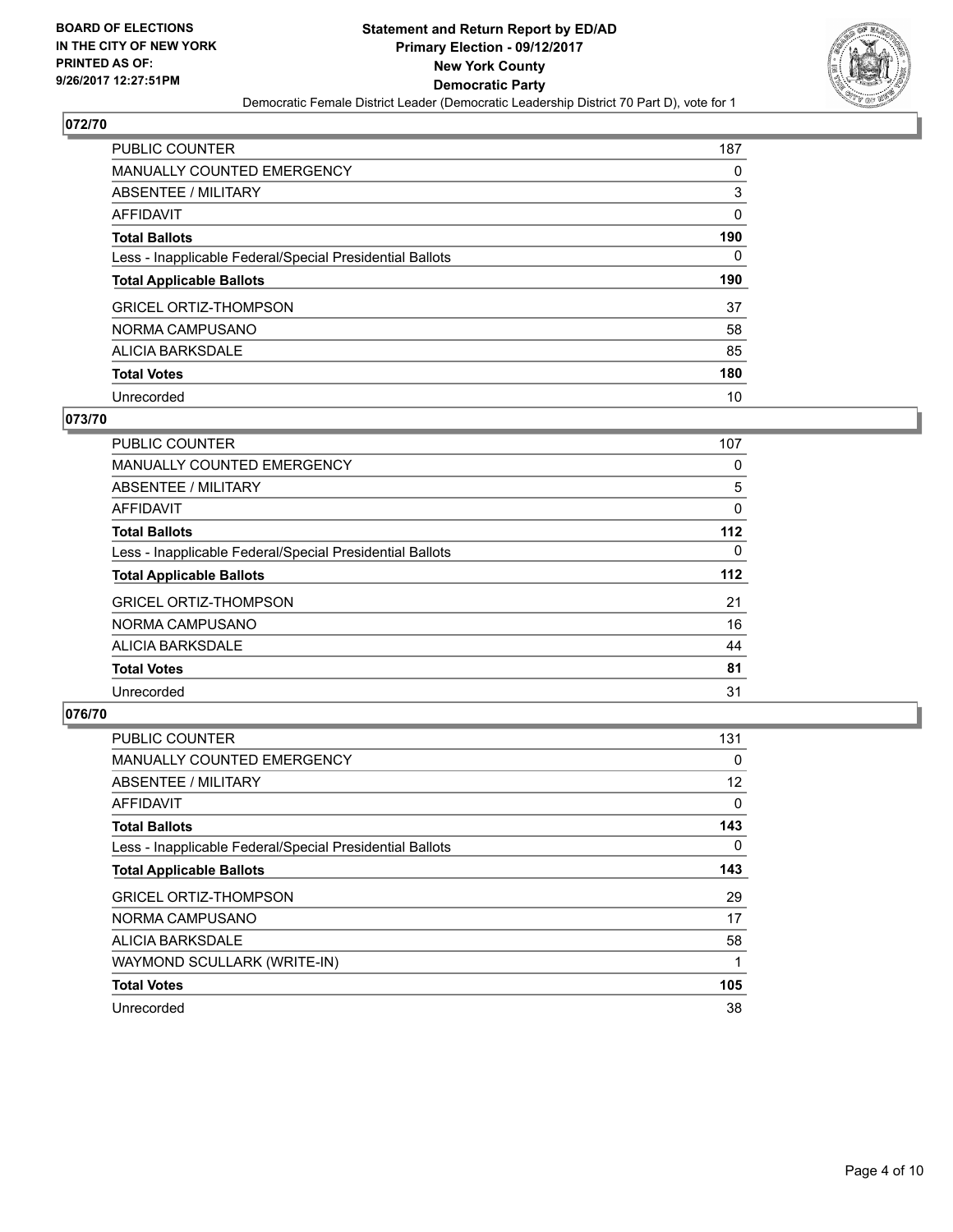

| <b>PUBLIC COUNTER</b>                                    | 99  |
|----------------------------------------------------------|-----|
| <b>MANUALLY COUNTED EMERGENCY</b>                        | 0   |
| ABSENTEE / MILITARY                                      | 7   |
| AFFIDAVIT                                                | 0   |
| <b>Total Ballots</b>                                     | 106 |
| Less - Inapplicable Federal/Special Presidential Ballots | 0   |
| <b>Total Applicable Ballots</b>                          | 106 |
| <b>GRICEL ORTIZ-THOMPSON</b>                             | 23  |
| NORMA CAMPUSANO                                          | 26  |
| ALICIA BARKSDALE                                         | 28  |
| <b>Total Votes</b>                                       | 77  |
| Unrecorded                                               |     |

## **078/70**

| PUBLIC COUNTER                                           | 70 |
|----------------------------------------------------------|----|
| MANUALLY COUNTED EMERGENCY                               | 0  |
| ABSENTEE / MILITARY                                      |    |
| <b>AFFIDAVIT</b>                                         |    |
| <b>Total Ballots</b>                                     | 72 |
| Less - Inapplicable Federal/Special Presidential Ballots | 0  |
| <b>Total Applicable Ballots</b>                          | 72 |
| <b>GRICEL ORTIZ-THOMPSON</b>                             | 15 |
| NORMA CAMPUSANO                                          | 24 |
| ALICIA BARKSDALE                                         | 19 |
| <b>Total Votes</b>                                       | 58 |
| Unrecorded                                               | 14 |

| <b>PUBLIC COUNTER</b>                                    | 54 |
|----------------------------------------------------------|----|
| <b>MANUALLY COUNTED EMERGENCY</b>                        | 0  |
| ABSENTEE / MILITARY                                      | 0  |
| AFFIDAVIT                                                |    |
| <b>Total Ballots</b>                                     | 55 |
| Less - Inapplicable Federal/Special Presidential Ballots | 0  |
| <b>Total Applicable Ballots</b>                          | 55 |
|                                                          |    |
| <b>GRICEL ORTIZ-THOMPSON</b>                             | 8  |
| NORMA CAMPUSANO                                          | 28 |
| ALICIA BARKSDALE                                         | 12 |
| <b>Total Votes</b>                                       | 48 |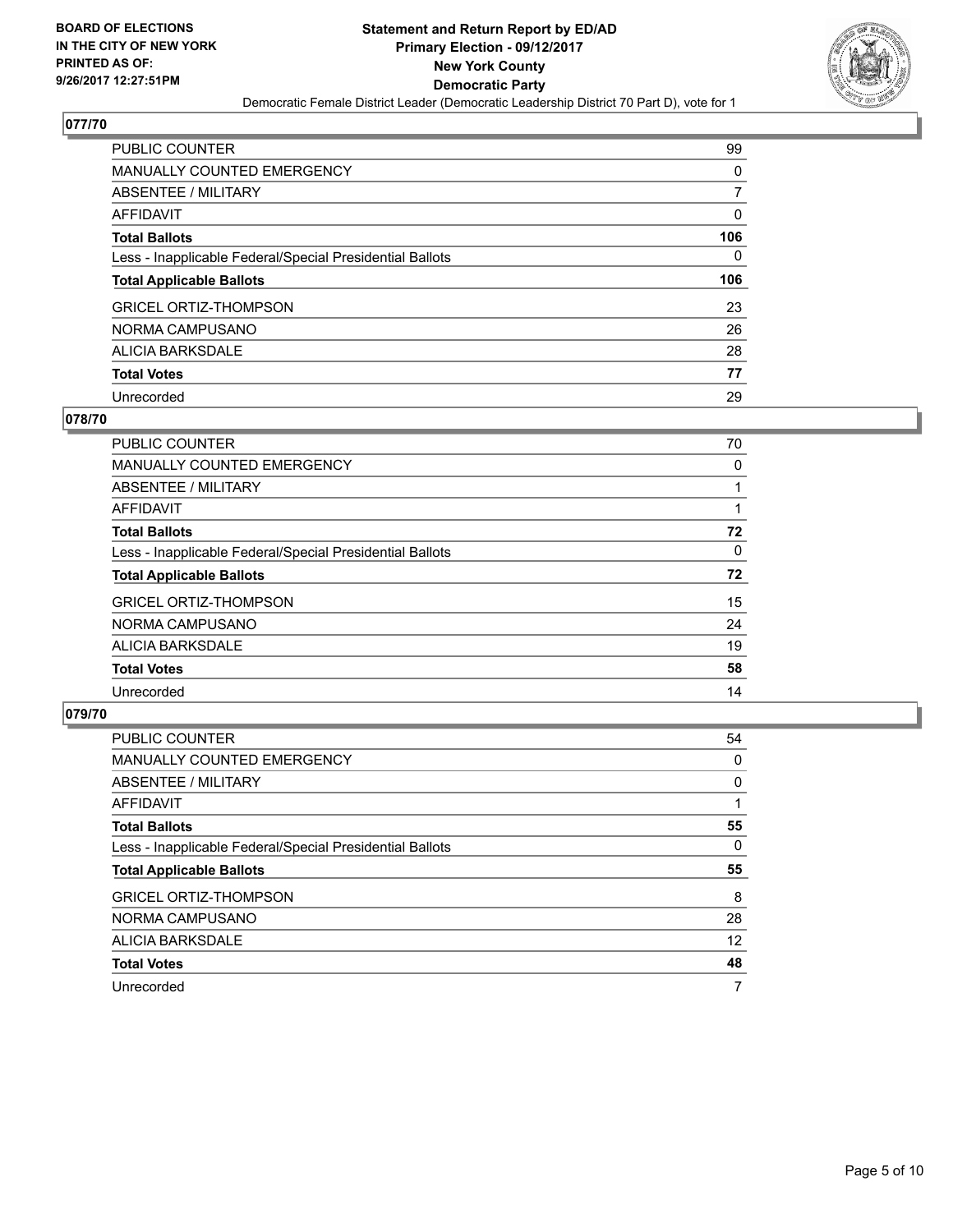

| <b>PUBLIC COUNTER</b>                                    | 121 |
|----------------------------------------------------------|-----|
| <b>MANUALLY COUNTED EMERGENCY</b>                        | 0   |
| ABSENTEE / MILITARY                                      | 0   |
| <b>AFFIDAVIT</b>                                         | 1   |
| <b>Total Ballots</b>                                     | 122 |
| Less - Inapplicable Federal/Special Presidential Ballots | 0   |
| <b>Total Applicable Ballots</b>                          | 122 |
| <b>GRICEL ORTIZ-THOMPSON</b>                             | 13  |
| NORMA CAMPUSANO                                          | 64  |
| <b>ALICIA BARKSDALE</b>                                  | 26  |
| UNATTRIBUTABLE WRITE-IN (WRITE-IN)                       | 1   |
| <b>Total Votes</b>                                       | 104 |
| Unrecorded                                               | 18  |

## **081/70**

| PUBLIC COUNTER                                           | 84 |
|----------------------------------------------------------|----|
| MANUALLY COUNTED EMERGENCY                               | 0  |
| ABSENTEE / MILITARY                                      | 2  |
| AFFIDAVIT                                                | 1  |
| <b>Total Ballots</b>                                     | 87 |
| Less - Inapplicable Federal/Special Presidential Ballots | 0  |
| <b>Total Applicable Ballots</b>                          | 87 |
| <b>GRICEL ORTIZ-THOMPSON</b>                             | 13 |
| NORMA CAMPUSANO                                          | 49 |
| <b>ALICIA BARKSDALE</b>                                  | 16 |
| JOHN SMITH (WRITE-IN)                                    | 1  |
| UNATTRIBUTABLE WRITE-IN (WRITE-IN)                       | 1  |
| <b>Total Votes</b>                                       | 80 |
| Unrecorded                                               | 7  |

| PUBLIC COUNTER                                           | 84             |
|----------------------------------------------------------|----------------|
| <b>MANUALLY COUNTED EMERGENCY</b>                        | 0              |
| ABSENTEE / MILITARY                                      | $\overline{2}$ |
| AFFIDAVIT                                                | 0              |
| <b>Total Ballots</b>                                     | 86             |
| Less - Inapplicable Federal/Special Presidential Ballots | 0              |
| <b>Total Applicable Ballots</b>                          | 86             |
| <b>GRICEL ORTIZ-THOMPSON</b>                             | 13             |
| NORMA CAMPUSANO                                          | 46             |
| ALICIA BARKSDALE                                         | 13             |
| <b>Total Votes</b>                                       | 72             |
| Unrecorded                                               | 14             |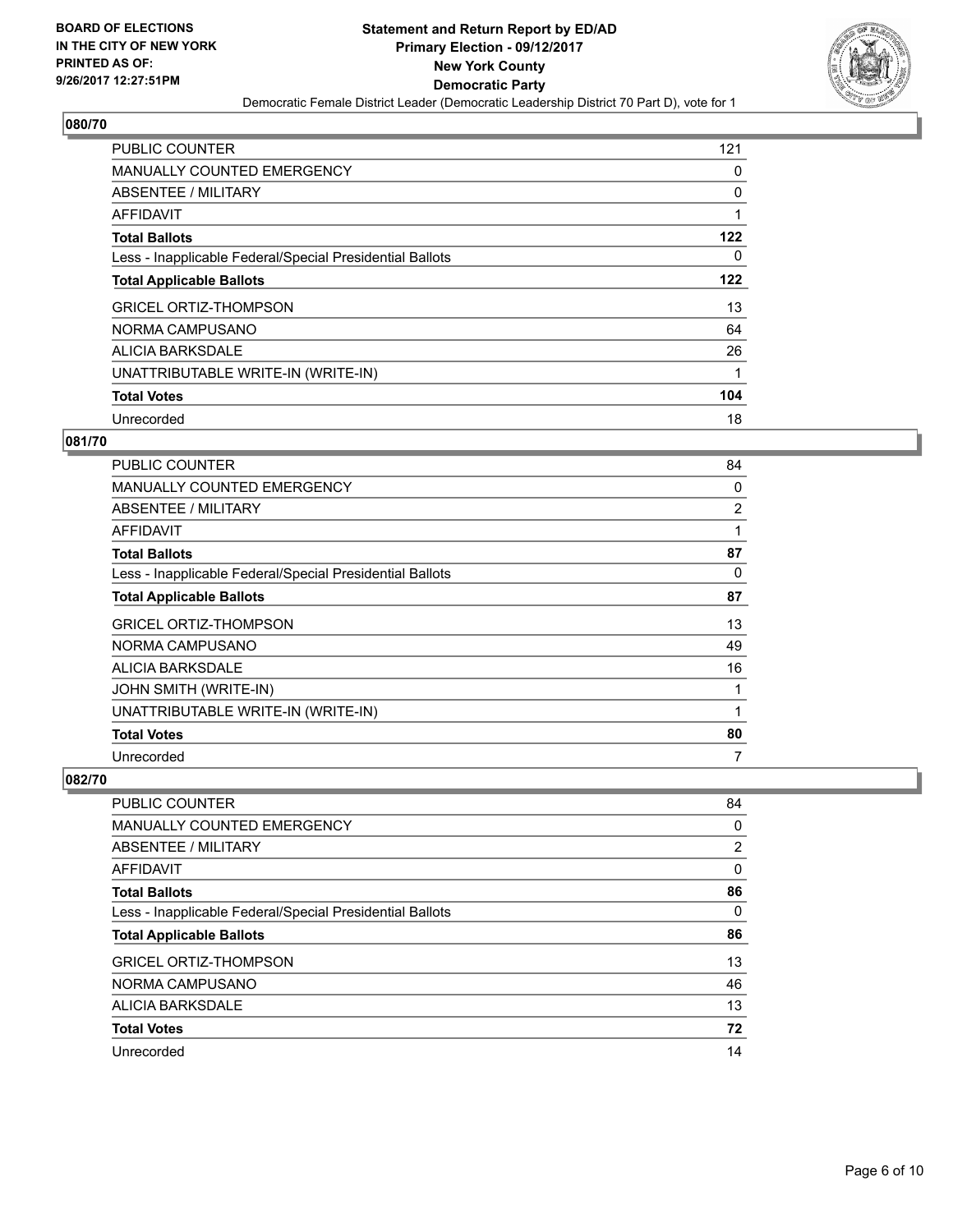

| <b>PUBLIC COUNTER</b>                                    | 69             |
|----------------------------------------------------------|----------------|
| <b>MANUALLY COUNTED EMERGENCY</b>                        | 0              |
| ABSENTEE / MILITARY                                      | $\overline{2}$ |
| AFFIDAVIT                                                | $\overline{2}$ |
| <b>Total Ballots</b>                                     | 73             |
| Less - Inapplicable Federal/Special Presidential Ballots | 0              |
| <b>Total Applicable Ballots</b>                          | 73             |
| <b>GRICEL ORTIZ-THOMPSON</b>                             | 27             |
| NORMA CAMPUSANO                                          | 19             |
| ALICIA BARKSDALE                                         | 13             |
| <b>Total Votes</b>                                       | 59             |
| Unrecorded                                               | 14             |

### **084/70**

| <b>PUBLIC COUNTER</b>                                    | 87 |
|----------------------------------------------------------|----|
| <b>MANUALLY COUNTED EMERGENCY</b>                        | 0  |
| ABSENTEE / MILITARY                                      | 0  |
| <b>AFFIDAVIT</b>                                         | 3  |
| <b>Total Ballots</b>                                     | 90 |
| Less - Inapplicable Federal/Special Presidential Ballots | 0  |
| <b>Total Applicable Ballots</b>                          | 90 |
| <b>GRICEL ORTIZ-THOMPSON</b>                             | 17 |
| NORMA CAMPUSANO                                          | 48 |
| ALICIA BARKSDALE                                         | 14 |
| <b>Total Votes</b>                                       | 79 |
| Unrecorded                                               | 11 |

| <b>PUBLIC COUNTER</b>                                    | 262 |
|----------------------------------------------------------|-----|
| MANUALLY COUNTED EMERGENCY                               | 0   |
| ABSENTEE / MILITARY                                      | 5   |
| <b>AFFIDAVIT</b>                                         | 4   |
| <b>Total Ballots</b>                                     | 271 |
| Less - Inapplicable Federal/Special Presidential Ballots | 0   |
| <b>Total Applicable Ballots</b>                          | 271 |
| <b>GRICEL ORTIZ-THOMPSON</b>                             | 93  |
| NORMA CAMPUSANO                                          | 79  |
| <b>ALICIA BARKSDALE</b>                                  | 70  |
| LUIS TEJADA (WRITE-IN)                                   | 1   |
| <b>Total Votes</b>                                       | 243 |
| Unrecorded                                               | 28  |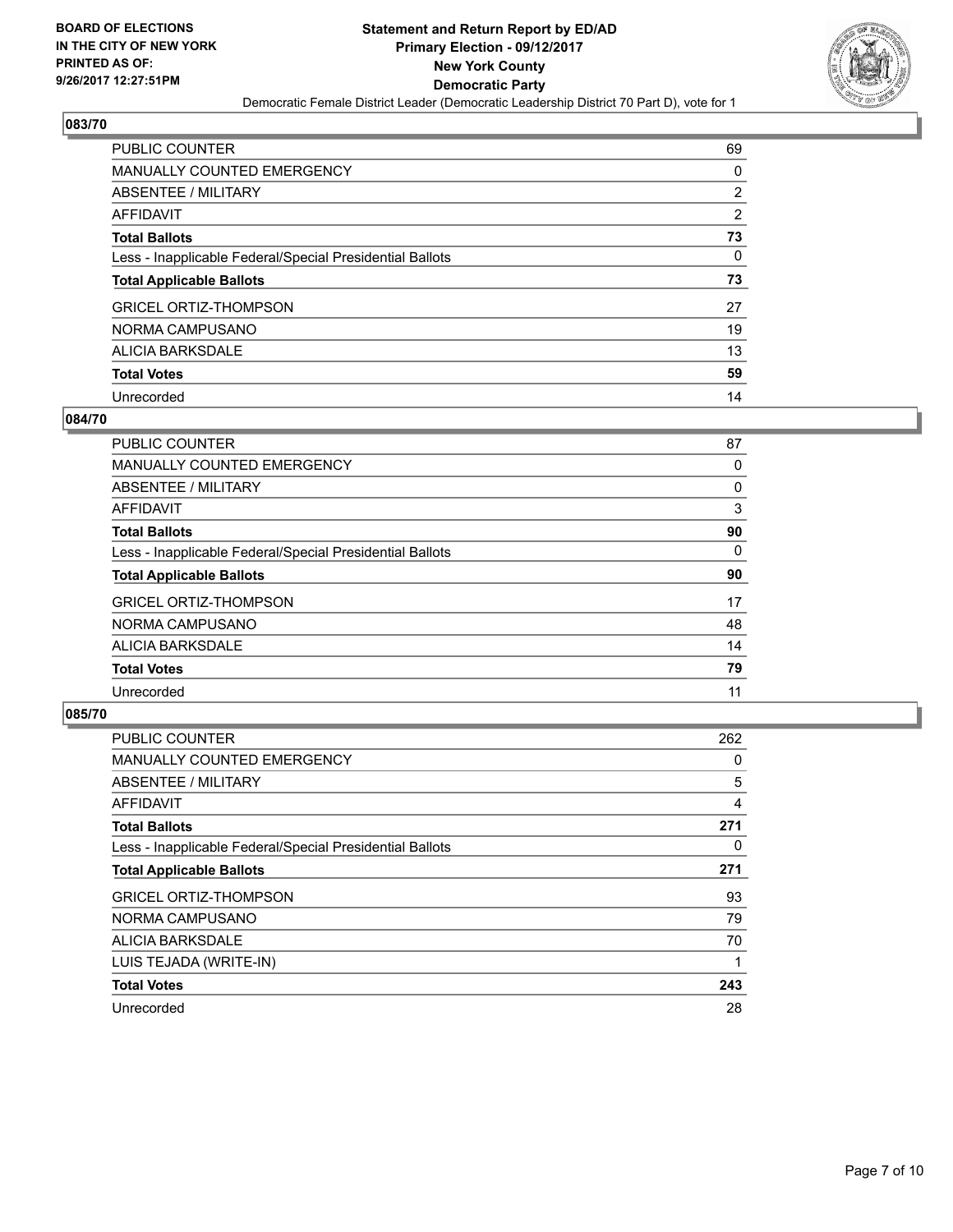

| <b>PUBLIC COUNTER</b>                                    | 46 |
|----------------------------------------------------------|----|
| <b>MANUALLY COUNTED EMERGENCY</b>                        | 0  |
| ABSENTEE / MILITARY                                      | 4  |
| AFFIDAVIT                                                | 0  |
| <b>Total Ballots</b>                                     | 50 |
| Less - Inapplicable Federal/Special Presidential Ballots | 0  |
| <b>Total Applicable Ballots</b>                          | 50 |
| <b>GRICEL ORTIZ-THOMPSON</b>                             | 27 |
| NORMA CAMPUSANO                                          | 4  |
| ALICIA BARKSDALE                                         | 13 |
| <b>Total Votes</b>                                       | 44 |
| Unrecorded                                               | 6  |

#### **099/70**

| PUBLIC COUNTER                                           | 70 |
|----------------------------------------------------------|----|
| <b>MANUALLY COUNTED EMERGENCY</b>                        | 0  |
| ABSENTEE / MILITARY                                      | 3  |
| <b>AFFIDAVIT</b>                                         | 0  |
| <b>Total Ballots</b>                                     | 73 |
| Less - Inapplicable Federal/Special Presidential Ballots | 0  |
| <b>Total Applicable Ballots</b>                          | 73 |
| <b>GRICEL ORTIZ-THOMPSON</b>                             | 18 |
| NORMA CAMPUSANO                                          | 36 |
| <b>ALICIA BARKSDALE</b>                                  | 9  |
| <b>Total Votes</b>                                       | 63 |
| Unrecorded                                               | 10 |

| <b>PUBLIC COUNTER</b>                                    | 67 |
|----------------------------------------------------------|----|
| <b>MANUALLY COUNTED EMERGENCY</b>                        | 0  |
| ABSENTEE / MILITARY                                      |    |
| <b>AFFIDAVIT</b>                                         | 0  |
| <b>Total Ballots</b>                                     | 68 |
| Less - Inapplicable Federal/Special Presidential Ballots | 0  |
| <b>Total Applicable Ballots</b>                          | 68 |
| <b>GRICEL ORTIZ-THOMPSON</b>                             | 22 |
| NORMA CAMPUSANO                                          | 13 |
| ALICIA BARKSDALE                                         | 13 |
| <b>Total Votes</b>                                       | 48 |
| Unrecorded                                               | 20 |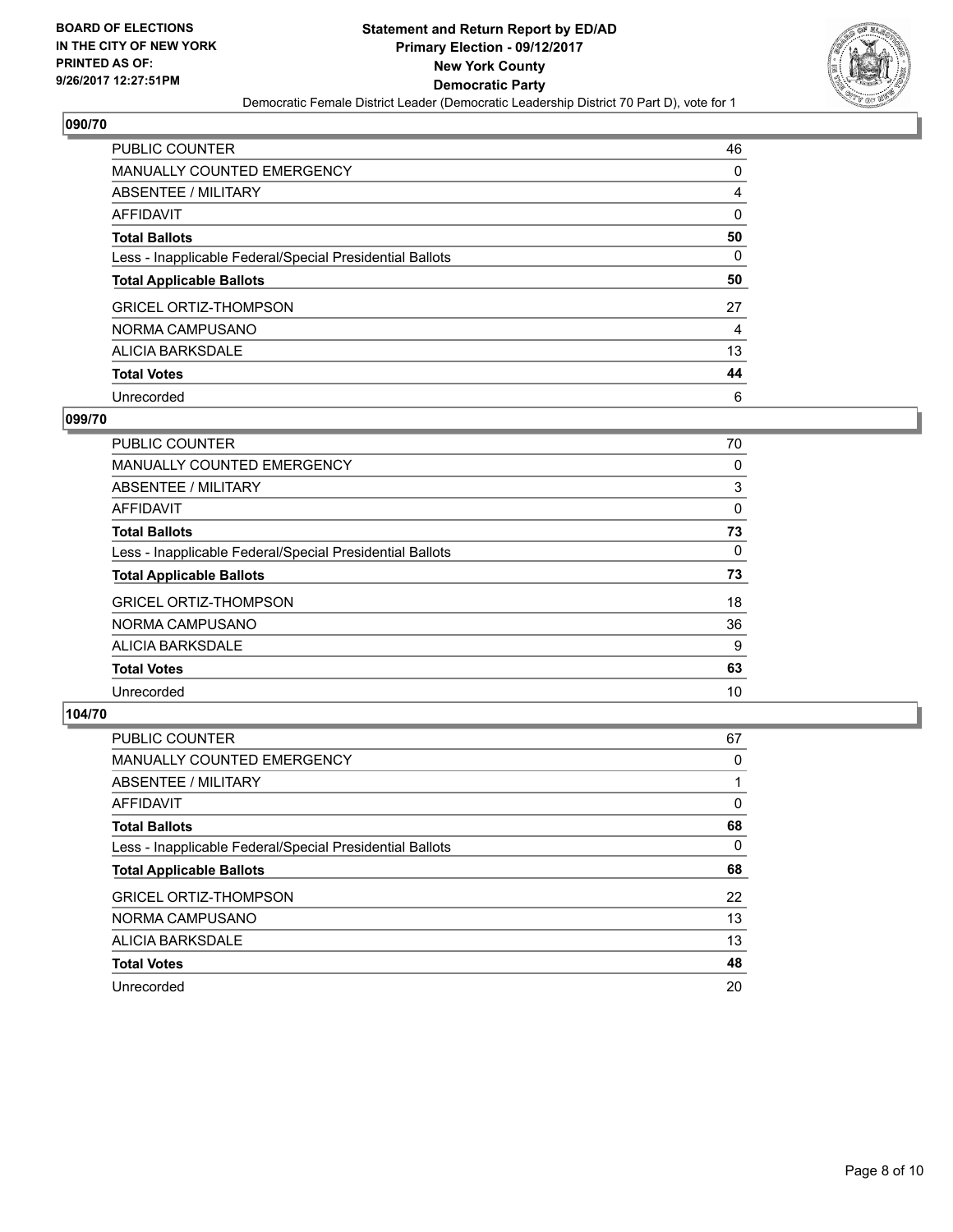

| <b>PUBLIC COUNTER</b>                                    | 102 |
|----------------------------------------------------------|-----|
| <b>MANUALLY COUNTED EMERGENCY</b>                        | 0   |
| ABSENTEE / MILITARY                                      | 6   |
| AFFIDAVIT                                                | 3   |
| <b>Total Ballots</b>                                     | 111 |
| Less - Inapplicable Federal/Special Presidential Ballots | 0   |
| <b>Total Applicable Ballots</b>                          | 111 |
| <b>GRICEL ORTIZ-THOMPSON</b>                             | 23  |
| NORMA CAMPUSANO                                          | 11  |
| ALICIA BARKSDALE                                         | 51  |
| DAMI OBARO (WRITE-IN)                                    | 1   |
| <b>Total Votes</b>                                       | 86  |
| Unrecorded                                               | 25  |